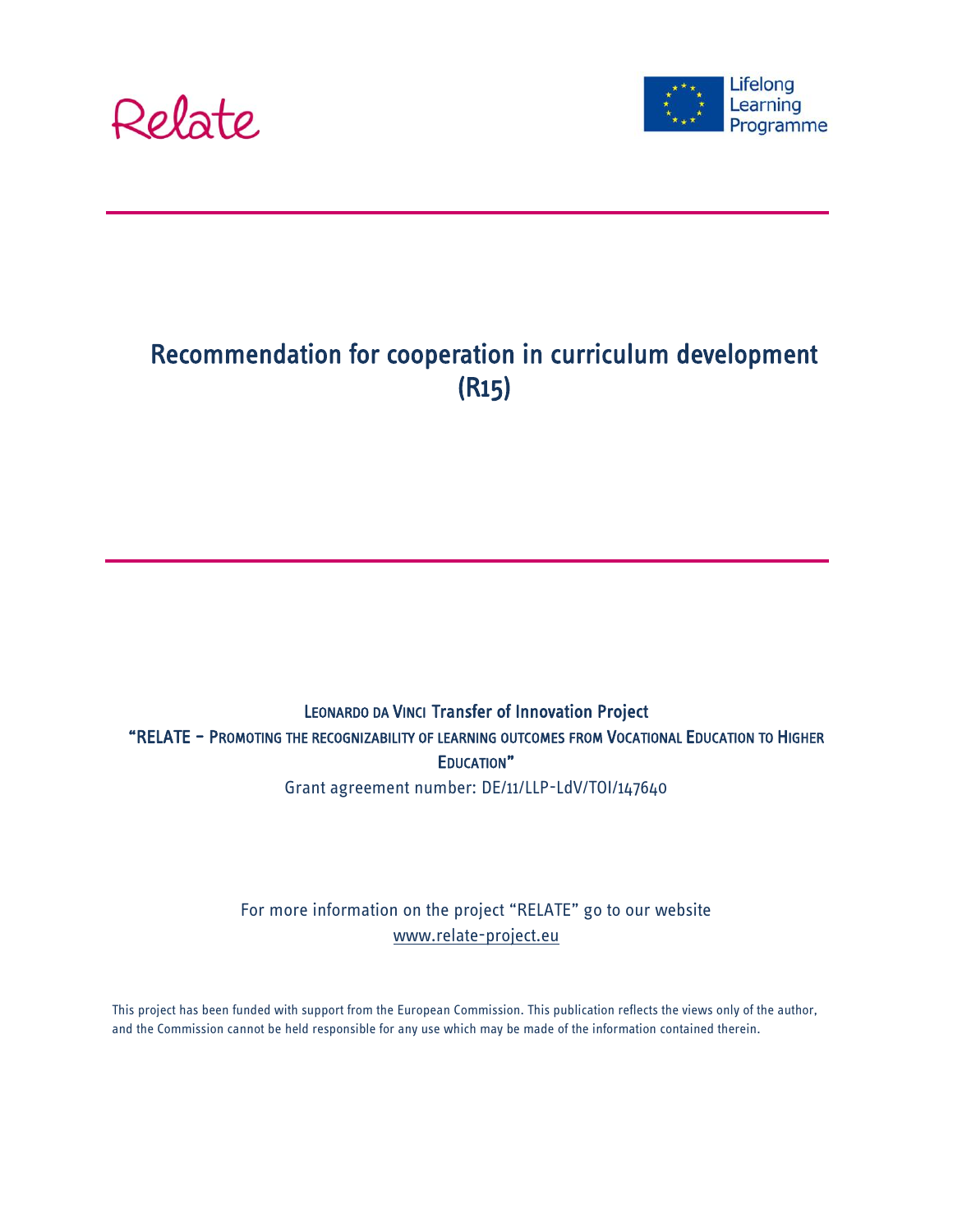

### Recommendations

Recommendations for cooperation on curriculum development is a result of work package (WP) 8. The aim of this work package is to draw conclusions from those experiences and to formulate guidelines and recommendations for a wide range of stakeholders from all over Europe. While formulating these documents, the project partners took into account the needs, potential benefits and objectives of different target groups.

The aim of the result is to summarise the recommendations that the partners have based on their prior experience and which have been discussed during the project. The recommendations are helpful for VET and HE institutions and acts as a basis for blanket RPL.

Recommendations for cooperation on curriculum development:

- Learning methodology on HE and VET levels should be similar/compared.
- The cooperation between HE and VET institutions should be done on program level teachers should compose the programs together.
- There should be agreements (MoU) between schools about recognition of different subjects clear indication about the evaluation.
- Regular meetings between teachers' groups should be carried out to enable the cooperation and different projects.
- ICT should be used more actively VET and HE should have shared e-learning platforms, materials etc.
- Free choice modules could be used to prepare students for higher education on personal skills or professional skills basis
- The institutions should encourage the teachers' mobility on national, regional and international level.
- The teachers' networks on national level based on same teaching subjects could unify the content of studies.
- Shared work placement periods/assignments for VET and HE students (multi-professional simulations, etc).
- Simulation based methods to evaluate the competences, problem oriented learning could be used. Shared evaluation materials could be used to see the competence level of both VET and HE and to visualize for the students the next competence level and skills to acquire in HE.